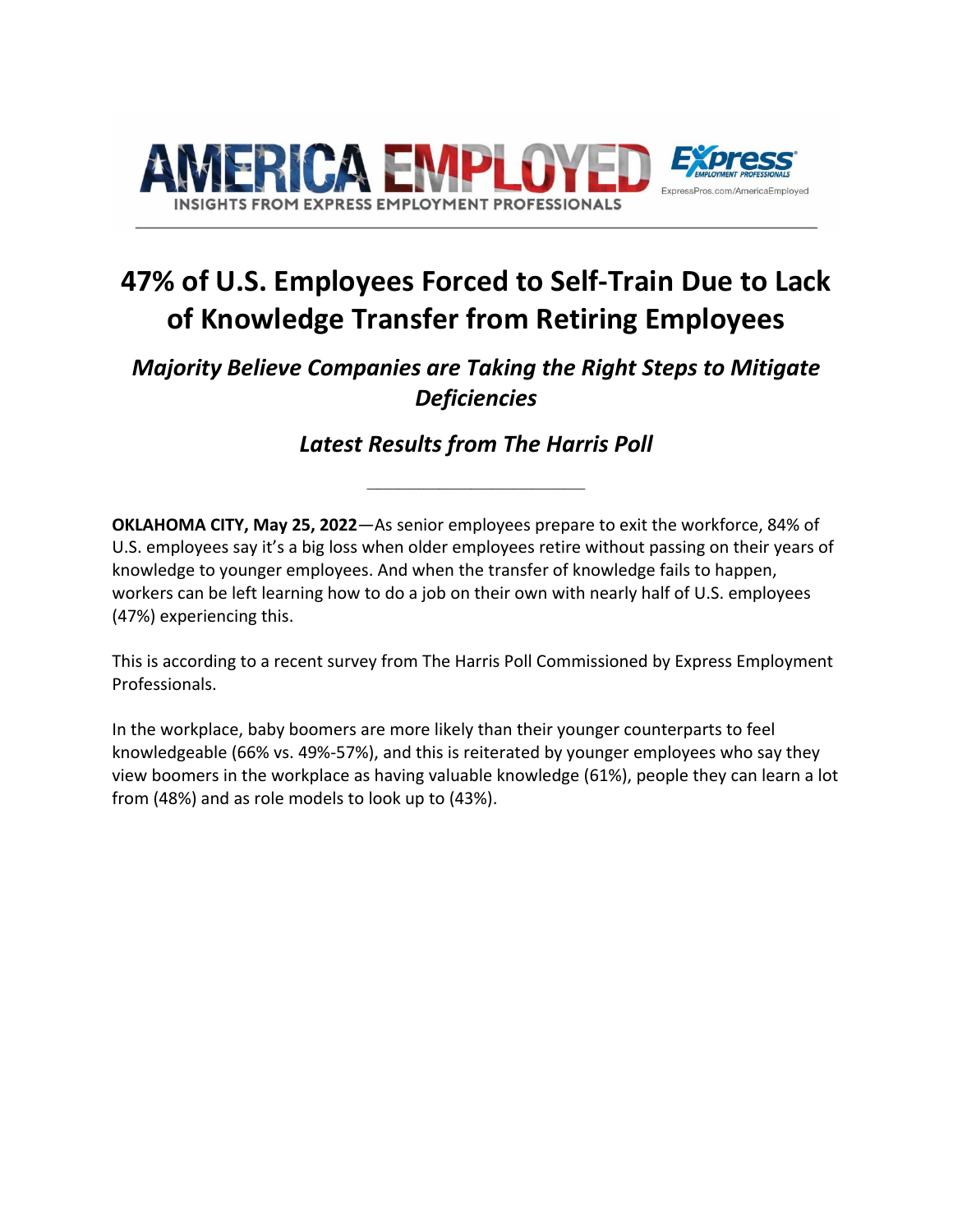

Fewer younger employees view boomers as behind the times of technology (19%), less productive (11%) or as a source of delays on projects (8%). Further, only 15% of U.S. employees say figuring out how to work with employees of other ages is a current challenge for them in the workplace; among boomers, this challenge has decreased from 2018 (12% in 2021 vs. 18% in 2018).

Other challenges such as keeping up with new technology (22% vs. 36%), maintaining work/life balance (17% vs. 32%) and figuring out ways to share their knowledge with others at their company (11% vs. 17%) are less common for boomers now than four years ago.

Most U.S. employees (73%) say it's absolutely essential or very important for employees to share the knowledge needed to perform their job responsibilities with others. Encouragingly, the majority (66%) believe their employer is taking the right steps to make sure they don't experience a "brain drain" (i.e., when older employees retire without sharing knowledge of how to do their job with younger generations).

To prepare those successors for their retirement, more than half of boomers (59%) have shared all or more than half of the knowledge needed to perform their job responsibilities with others who will need the information after they retire. This has increased significantly from 2018 (43%).

Despite this uptick in knowledge sharing, more than a quarter (27%) say the processes at their organization change so often that their knowledge and experience in their role will be irrelevant by the time they retire—though this has decreased significantly from 2018 (33%).

"Baby boomers in the workforce are usually the ones who have longer-term knowledge of the business, understand the flow and seasonality of a company and stick it out when situations get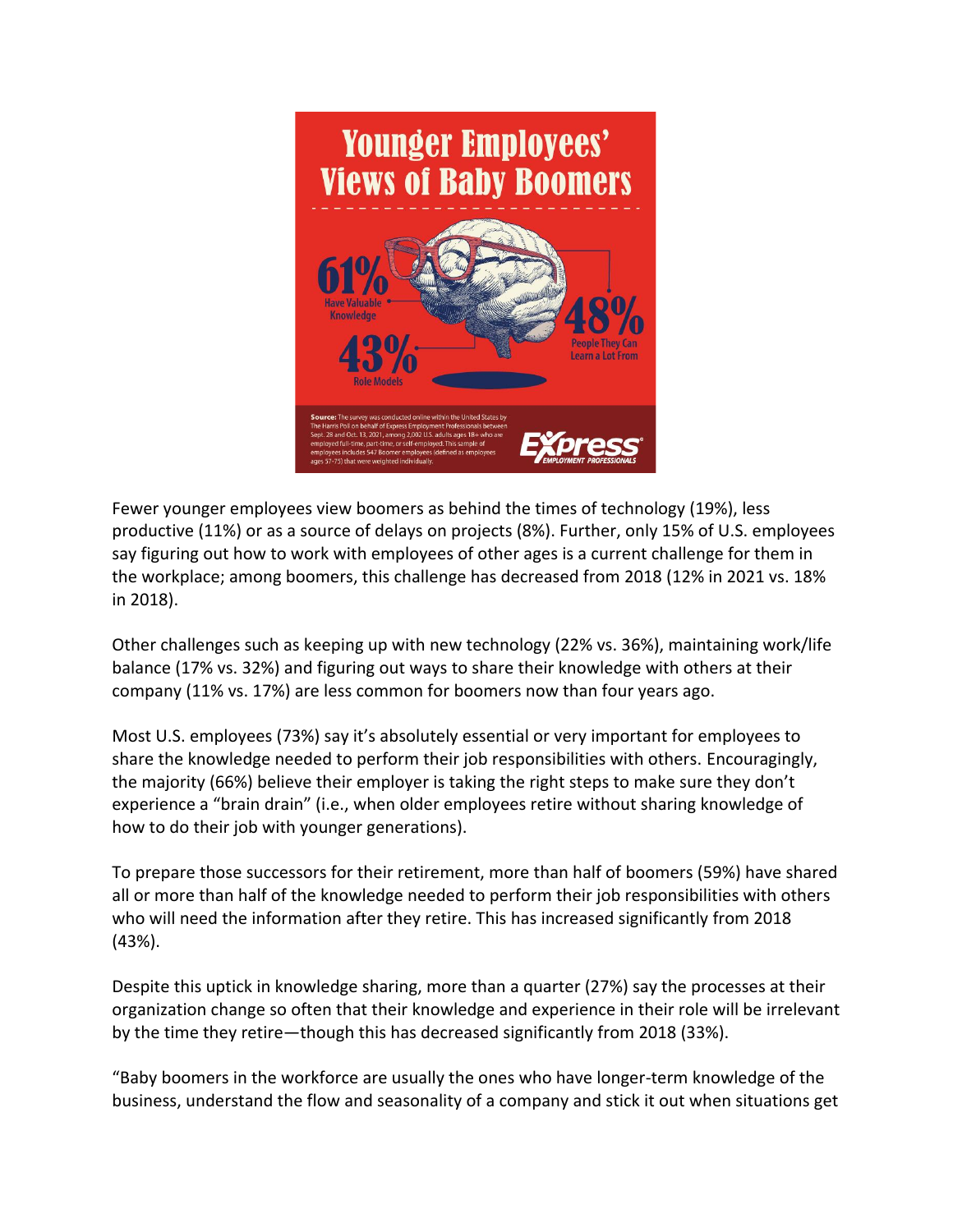busy or challenging," said Beth Cary, Express franchise owner in Virginia.

As with everything else, adaptation will take place regardless of the circumstances with more forward-thinking employers taking the time to glean as much as they can from their retiring workforce before they leave.

"This can be accomplished via focus groups or other similar data gathering methods that can be performed before retirement," Cary added. "Retiring workers want to feel valued and should be very open to this type of data gathering."

Deb Gray, Express franchise owner in Pennsylvania, agrees that planned exits for baby boomers that include adequate knowledge transfers should make the impact of departures minimal.

"It's also important to develop a bench of talent and always look to bring up the next new leader or expert," she said. "And don't be afraid to fail up. Listen more and acknowledge the multi-generational and cultural differences. Set a culture that works for all and strive to maintain or course correct the culture based on business and people needs."

Every generation brings value to the workforce, and time is running out to enact knowledge succession plans for these senior employees, according to Express Employment International CEO Bill Stoller.

"While many practices and processes have changed over the years in the labor force, baby boomers have so much wisdom and life experience to pass on to benefit today's newest workers," he added.

#### **Survey Methodology**

The survey was conducted online within the United States by The Harris Poll on behalf of Express Employment Professionals between Sept. 28 and Oct. 13, 2021, among 2,002 U.S. adults ages 18+ who are employed full-time, part-time, or self-employed. Data were weighted where necessary by age, by gender, education, race/ethnicity, region, household income, household size, and marital status to bring them into line with their actual proportions in the population. This sample of employees includes 547 boomer employees (defined as employees ages 57-75) that were weighted individually.

\*\*\*

If you would like to arrange for an interview with Bill Stoller to discuss this topic, please contact Sheena Hollander, Director of Corporate Communications and PR, at (405) 717-5966.

#### **About Bill Stoller**

William H. "Bill" Stoller is chairman and chief executive officer of Express Employment International. Founded in Oklahoma City, Oklahoma, the international staffing franchisor